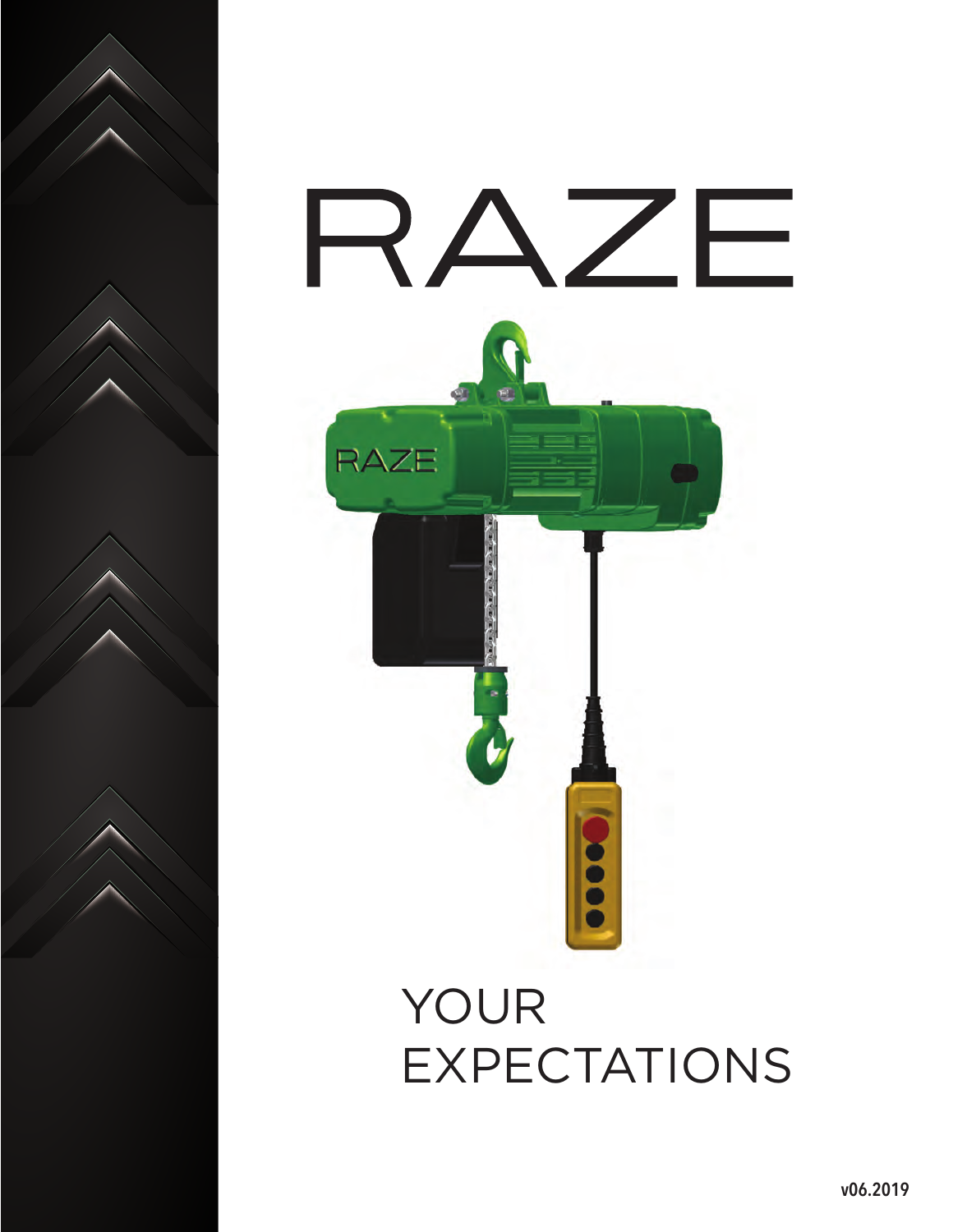## RAZ



Continuous Duty rated for Heavy Production

Galvanzied chain and water-proof pendant control for outdoor use

Overheat, overload, and phase protection

Quick ship program

Multiple warehouses to serve the U.S. coast to coast, Canada, and Mexico



For Sales, contact Crane Depot at (800) 347-9975 or info@cranedepot.com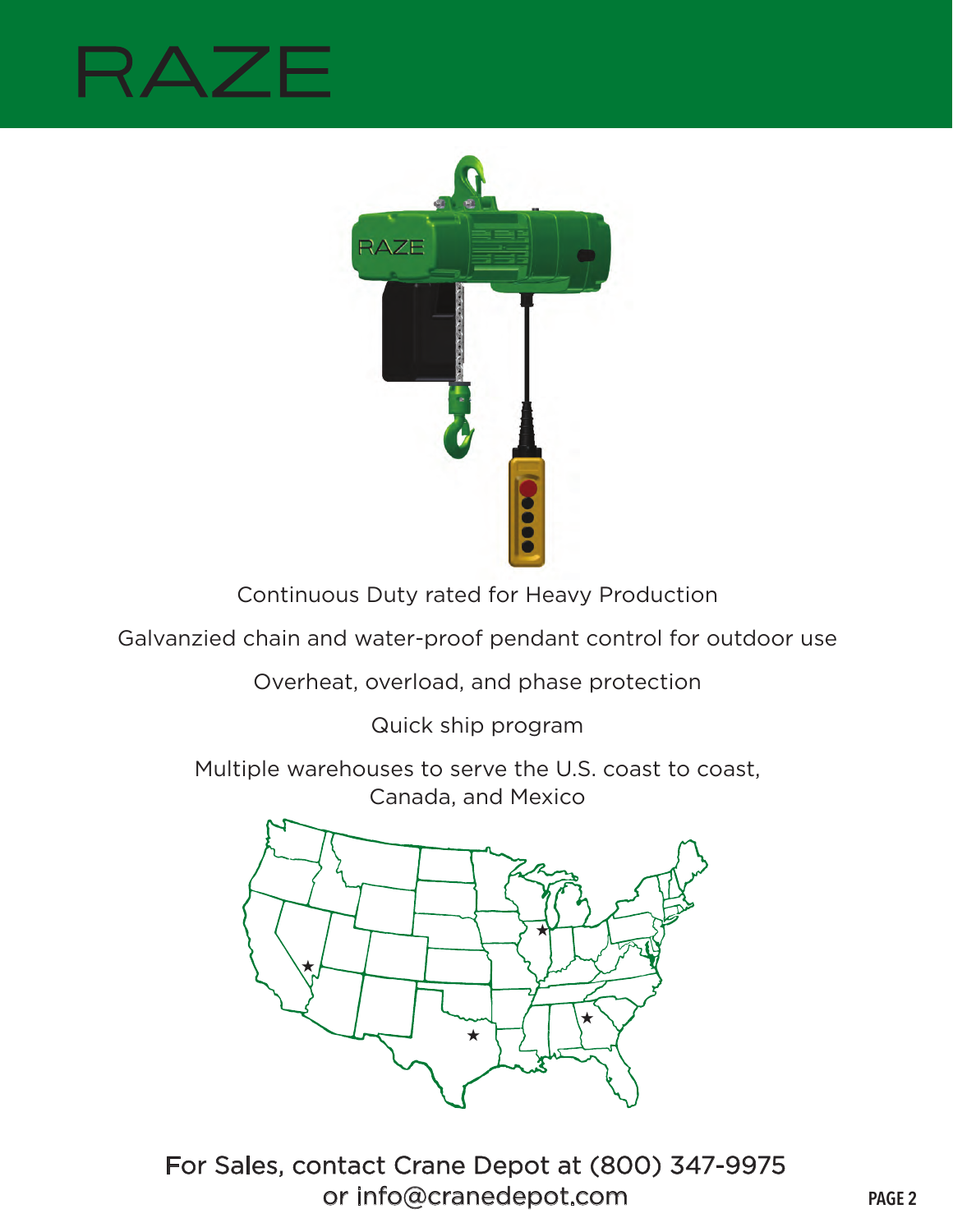## $\Delta$   $\overline{ }$





| <b>MODEL</b> | <b>CAPACITY</b> | <b>LIFT</b>       | <b>Hoisting Speed (ft/min)</b> | <b>Traversing Speed (ft/min)</b> | <b>LOAD CHAIN</b> |                |              |
|--------------|-----------------|-------------------|--------------------------------|----------------------------------|-------------------|----------------|--------------|
|              | (ton)           | (f <sup>t</sup> ) | 60Hz                           | 60Hz                             | Ømm               | Fall No.       | $N.W.$ (lbs) |
| RZ-025-1     | 1/4             | 20                | 20                             | 80                               | Ø4x12             |                | 66           |
| RZ-050-1     | 1/2             | 20                | 16                             | 80                               | Ø6.3x19.1         |                | 104          |
| RZ-100-1     |                 | 20                | 13                             | 80                               | Ø7.1x20.2         |                | 137          |
| RZ-200-1     | $\overline{2}$  | 20                | 19                             | 80                               | Ø10x30            |                | 225          |
| RZ-300-2     | 3               | 20                | 10                             | 80                               | Ø10x30            | $\overline{2}$ | 265          |
| RZ-500-2     | 5               | 20                | 13                             | 80                               | Ø11.2x34          | 2              | 320          |

|              | <b>DIMENSIONS (in)</b> |       |       |              |      |       |       |       |  |
|--------------|------------------------|-------|-------|--------------|------|-------|-------|-------|--|
| <b>MODEL</b> | Н                      | A     | B     | $\mathsf{C}$ | D    | E     | F     | G     |  |
| RZ-025-1     | 14.80                  | 14.96 | 6.89  | 8.07         | 5.31 | 11.77 | 5.63  | 6.14  |  |
| RZ-050-1     | 19.69                  | 22.44 | 10.47 | 11.97        | 6.46 | 14.76 | 7.48  | 7.28  |  |
| RZ-100-1     | 21.65                  | 24.25 | 11.69 | 12.56        | 7.09 | 16.10 | 7.52  | 8.58  |  |
| RZ-200-1     | 31.50                  | 29.97 | 12.20 | 14.76        | 8.46 | 20.47 | 10.43 | 10.04 |  |
| RZ-300-2     | 35.03                  | 26.97 | 12.20 | 14.76        | 8.46 | 20.47 | 8.27  | 12.20 |  |
| RZ-500-2     | 36.22                  | 26.97 | 12.20 | 14.76        | 8.46 | 20.47 | 8.27  | 12.20 |  |

For Sales, contact Crane Depot at (800) 347-9975 or info@cranedepot.com